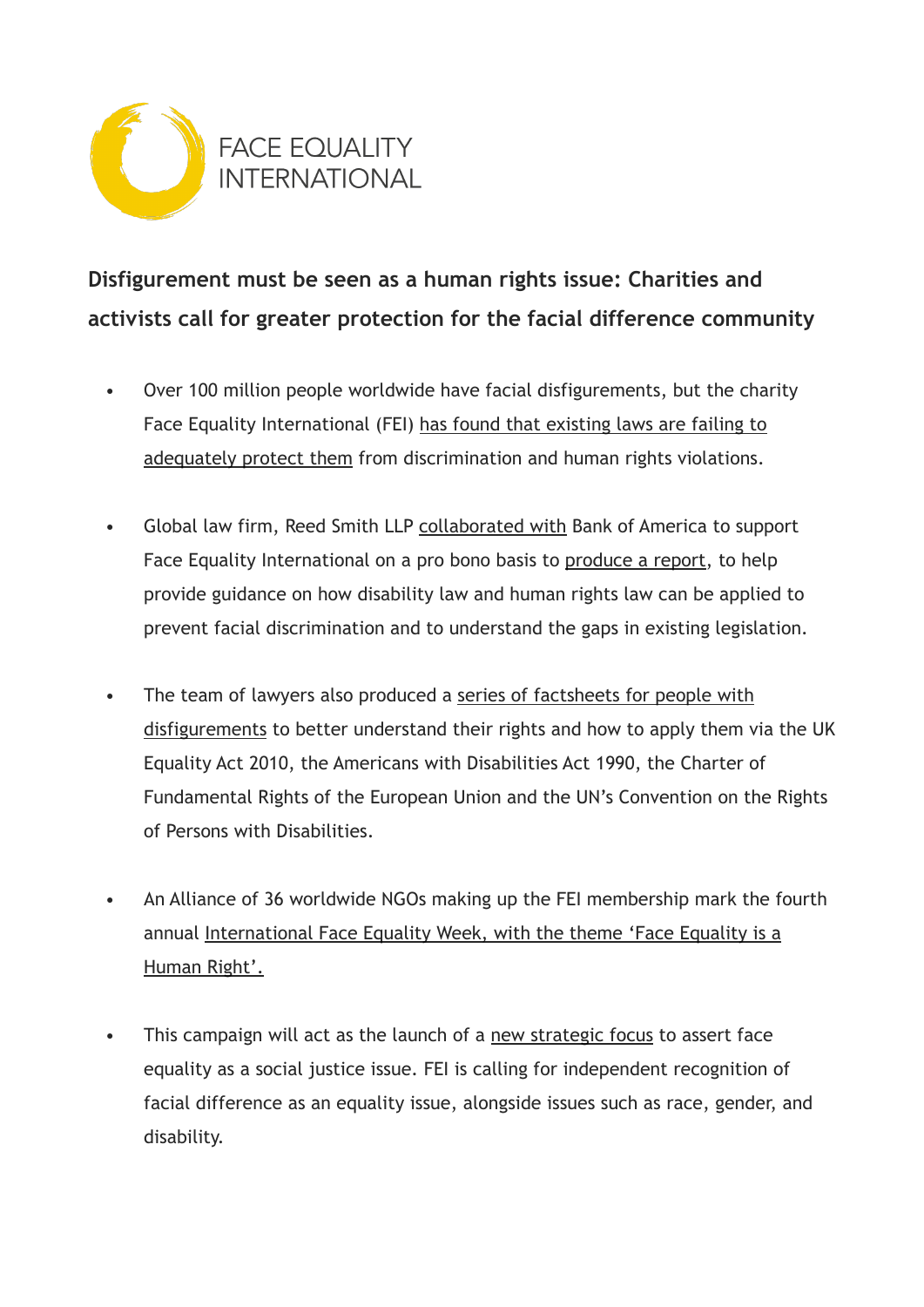#### May 17-24 2022.

Charities launch this campaign today alongside research that indicates existing disability-specific laws are failing the facial and visible difference community on several levels, often due to facial differences not being universally regarded as a disability. The because the barriers experienced by someone with a facial difference are largely attitudinal rather than physical and because facial difference is regarded as an identity that sits alongside disability, not always within it.

Discrimination and indignities are a daily occurrence for the facial difference community. This is a hidden community that has continued to be marginalised, abused and neglected, throughout history. To this day FEI and its members believe the injustice experienced by this unique community has not been adequately recognised or addressed by global society.

FEI and its members, after 18 months of consultation and research, will be repositioning disfigurement as an independent equality and human rights issue, with a view to gathering recognition for the facial difference community both legally and socially. [This](http://faceequalityinternational.org/wp-content/uploads/2022/05/Face-Equality-is-a-Human-Right-Report.pdf)  [report](http://faceequalityinternational.org/wp-content/uploads/2022/05/Face-Equality-is-a-Human-Right-Report.pdf) summarises the findings of the consultation process, which involved experts, FEI's 36 member NGOs, their respective communities, and a steering group made up of a panel of people with lived experience of facial difference.

#### **Phyllida Swift, CEO of Face Equality International said:**

*"Disfigurement goes hand in hand with poverty, prejudice and exclusion. So enabling our communities to understand their rights when they are subject to injustice is paramount. We are devoted to raising the profile of disfigurement as a social justice issue, and improving the rights and protections of people with disfigurements, whilst counteracting stigma and championing inclusion."*

**Carolyn Pepper, the co-chair of Reed Smith's Disability Business Inclusion Group [LEADRS,](https://www.reedsmith.com/en/diversity) commented:**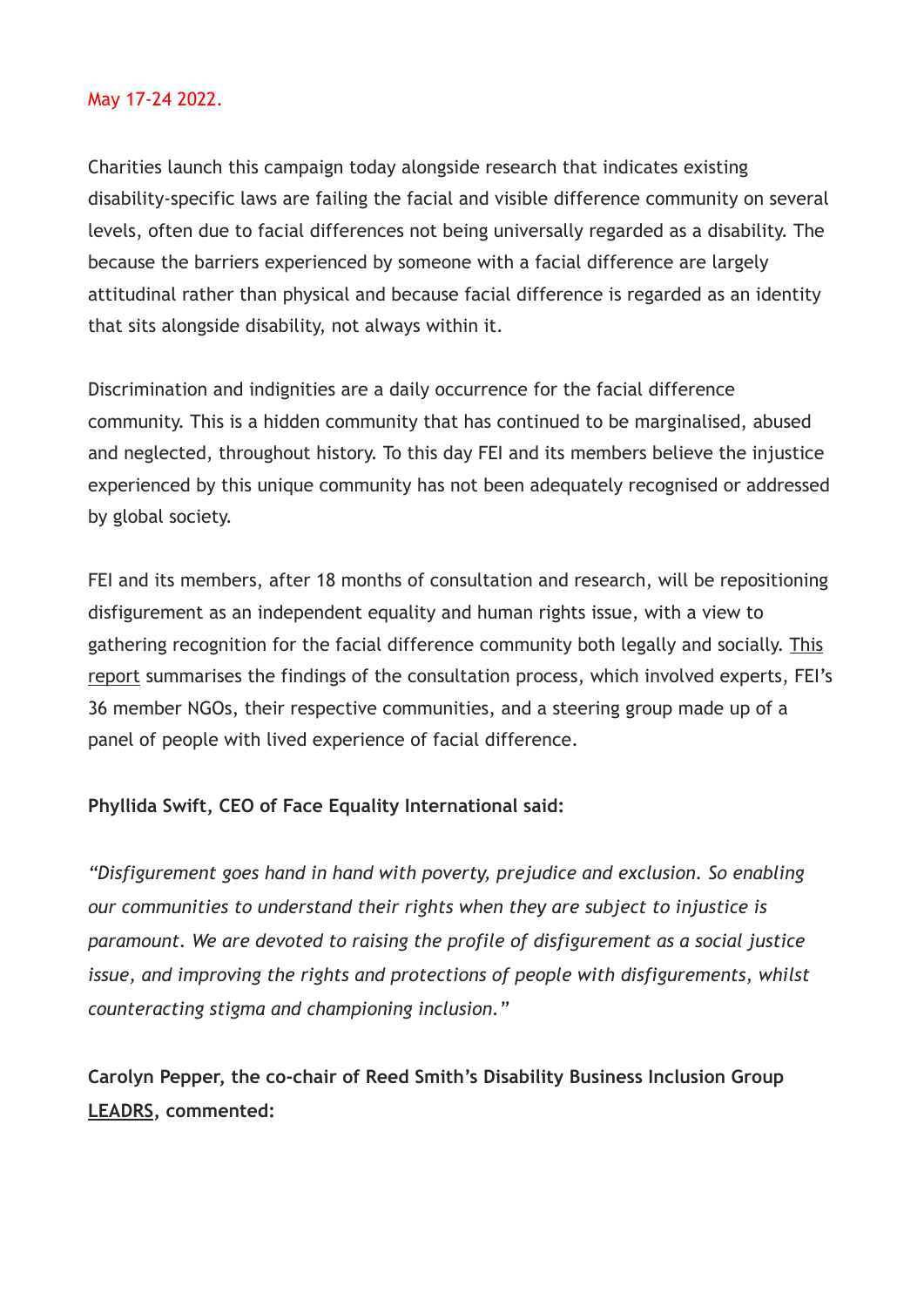*"We believe in the importance of fostering diversity, equity and inclusion and so we were absolutely delighted when Face Equality International asked us to assist with the important work being done to support its members. We hope that the work that our lawyers and the team at Bank of America have done will be a catalyst for change and will help to combat discrimination against people with facial disfigurements."*

#### **Ike Osaki, EMEA General Counsel at Bank of America said:**

*"Individuals with facial disfigurement are subject to discrimination on a daily basis. By partnering with Face Equality International and Reed Smith on this report, we are working to fundamentally change this. Our aligned ambition is to tackle prejudice, enable people with facial disfigurements and differences to understand their rights and to help drive systemic change."*

The FEI Alliance are repositioning facial difference, both legally and socially, in an effort to validate the unique experiences of this particular community. Some living with a facial difference will also qualify and identify as disabled, along with any other marginalised characteristic. The Alliance believes all aspects are worthy of independent recognition and protections that recognise the unique prejudices experienced by individual and intersecting identities.

It is the long-term ambition of the charity to create a space for facial difference to be recognised as an independent equality and human rights issue, because the root of the discrimination, abuse and stigma experienced by the global facial difference community must be effectively addressed.

## **Phyllida Swift, CEO of FEI said:**

*"Together, we can create a world where anyone with a facial difference is free to be unapologetically themselves. In order to celebrate what makes us 'different', first we must recognise that it is society that must change, not us. It is the limiting perceptions placed on faces and bodies that do not conform to the 'norm' that we must change."*

#### **Jono Lancaster, FEI Ambassador said:**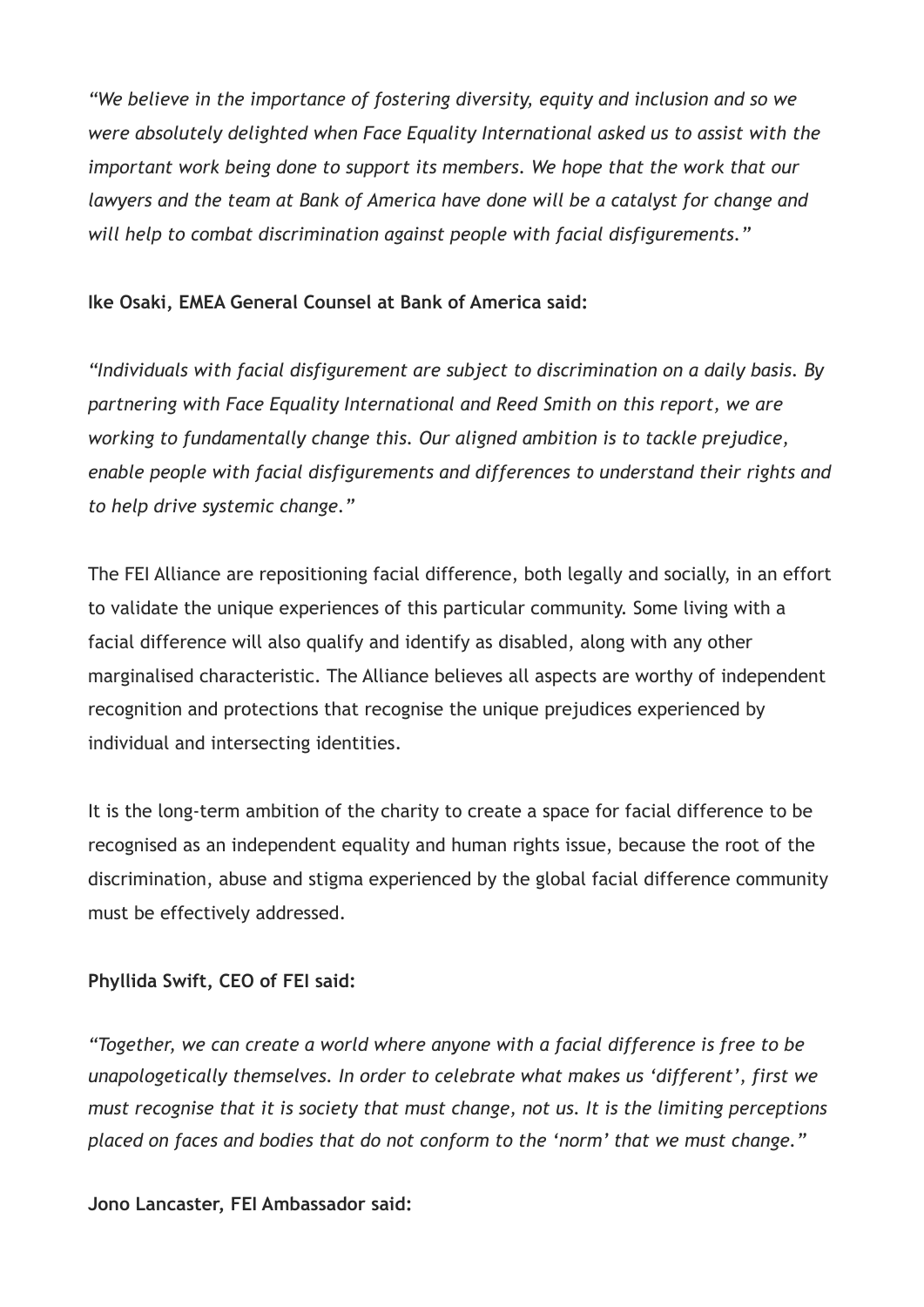*"It's still clear to see that hate crime and inequality for those living with a facial difference is happening on a DAILY basis across all aspects of life, from school playgrounds to social media, it's happening and it's near impossible to escape. Depression, self-harm, self-hate and suicide, are all things that have followed on from these kinds of situations.*

*So, I will continue to fight, fueled by this, fueled by the love from others and fueled by the epic self-love that I have for myself."*

## **Carly Findlay, FEI Ambassador said:**

*"Face Equality is a human right. And so discrimination against people with facial differences needs to be supported by a human rights framework. We need to be able to report discrimination and hate speech and for it be taken seriously – worldwide."*

FEI has [produced a report](http://faceequalityinternational.org/wp-content/uploads/2022/05/Face-Equality-is-a-Human-Right-Report.pdf) summarising their new focus to position facial difference as a social justice issue. The report includes a list of recommendations for policymakers, healthcare professionals, the media, businesses and for wider society.

**• ENDS -**

## **Notes to editors**

- International Face Equality Week runs from 17-24 May and is currently in its fourth year, having started in the UK in 2017.
- For more information, visit Face Equality International's [website](https://faceequalityinternational.org/aboutfei/).

## **Media inquiries**

Case studies and interviews with FEI's Ambassadors and CEO available upon request info@facequalityinternational.org

## *About Face Equality International (FEI)*

**FEI's vision** is for the global facial difference community to live freely, without indignity or discrimination.